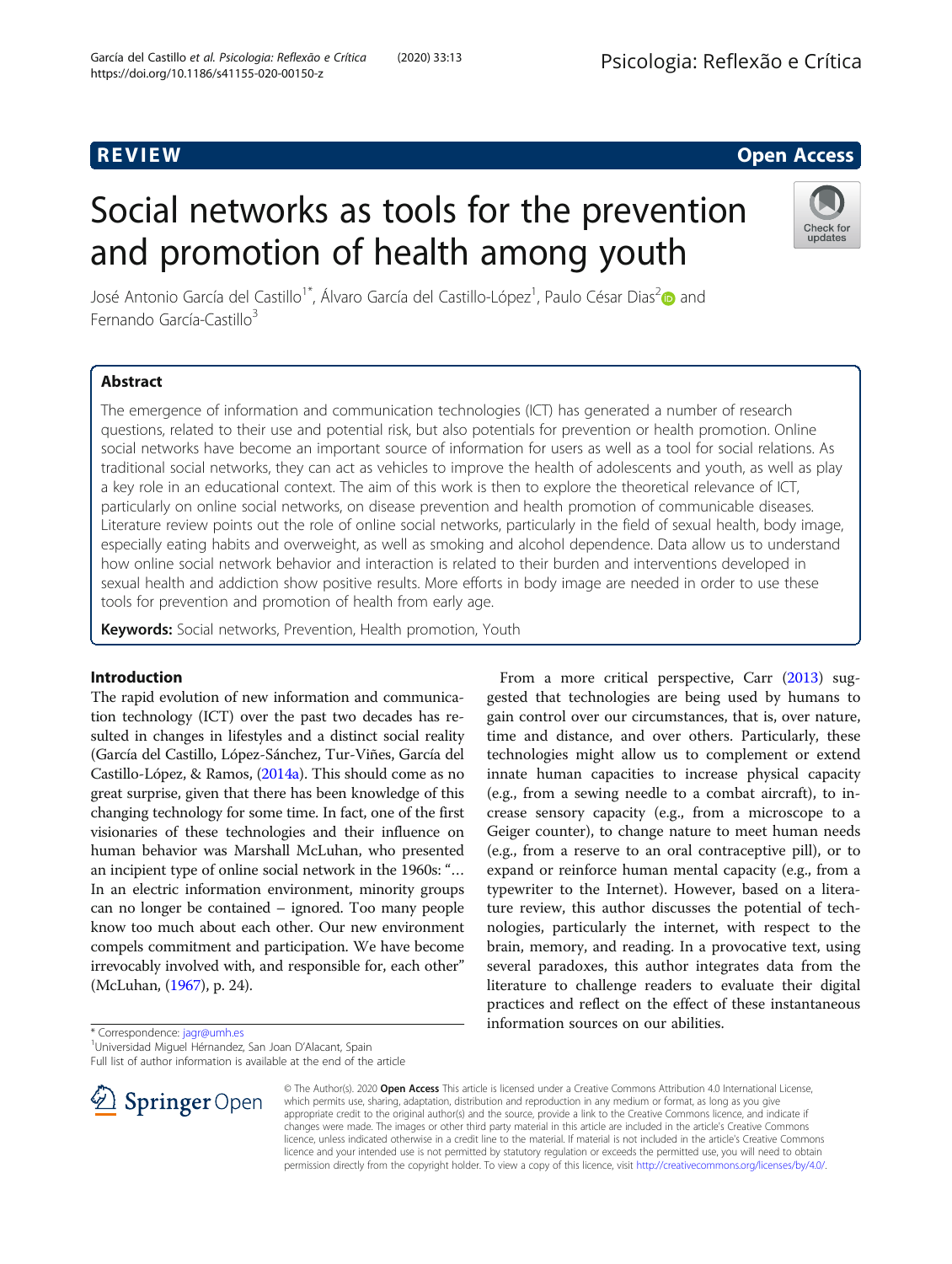In fact, as history has revealed, the search for new technologies is an ongoing attempt to improve our quality of life. The Internet was originally created for the military, but it was not developed or used for these purposes. Its creation coincides with the arguments of McLuhan, since it was ready for use by the late 1960s, but as Castells ([2000](#page-6-0)) noted, it was not until the 1990s that the World Wide Web truly began to function. First, it served as a repository of documents and knowledge Carvalho, [\(2008](#page-6-0)); then, with the introduction of the so-called web 2.0 (O'Reilly, [2005\)](#page-7-0), it was possible for every user to produce information and knowledge, edit works, and interact with each other Bebensee, Helms, & Spruit, ([2011\)](#page-6-0).

Social networks were one of these tools that were created and developed with web 2.0, but their impact on the global population has already been quite significant, and they have influenced all areas of life, from interpersonal relationships to the scientific realms. According to Boyd and Ellison ([2008](#page-6-0), [2008\)](#page-6-0), social networks are online communities where it is possible to generate individual profiles and express any type of information to interact with other users, such that, in addition to communicating with real-life friends, it is also possible to meet others who share similar interests and hobbies.

According to Pintado and Sánchez [\(2017\)](#page-7-0), social networks are based on two main axes that maintain them active: the creation of new content and social relationships. Many advantages of these networks include the ease of initiating real-time contact with millions of users across the world and the access to information and resources for people in need Bargh & McKenna, ([2004](#page-6-0); Lee & Cho, ([2019](#page-7-0)); Valkenburg & Peter, ([2007\)](#page-8-0). The main disadvantages of social networks are their potential to become highly addictive (Andreassen, [\(2015](#page-6-0)); Brezing, Derevensky, & Potenza, ([2010](#page-6-0)); García del Castillo et al., ([2014a\)](#page-7-0); Kuss & Griffiths, ([2017\)](#page-7-0); Young, ([2010\)](#page-8-0) or their potential to facilitate other mental health problems (Andreassen et al., [\(2016\)](#page-6-0); Keles, McCrae, & Grealish, ([2020](#page-7-0)); Pantic, ([2014](#page-7-0)); Riehm et al., [\(2019](#page-7-0)). Studies have pointed out that adolescents and youth face particular risks Durkee et al., [\(2012\)](#page-7-0); Kuss, van Rooij, Shorter, Griffiths, & van de Mheen, [\(2013](#page-7-0)); Riehm et al., ([2019](#page-7-0)). Adolescents face challenges with respect to physical, psychological, and interpersonal development (Crosnoe & Johnson, ([2011](#page-6-0)); Steinberg & Morris, ([2001\)](#page-8-0), such as a reconfiguration of their relationships with family and peers as well as pressure to assume vocational decisions Zimmer-Gembeck & Skinner, [\(2008\)](#page-8-0). This is also a period that has been associated with the onset of risk behaviors (Defoe, Dubas, & Romer, ([2010\)](#page-6-0) that are maintained into adulthood and very often co-occur (Champion et al., ([2019](#page-6-0)). Recent studies also highlight the links between social media use and risky behaviors during adolescence Vannucci, Simpson, Ggnon, & McCauley, ([2020\)](#page-8-0), but longitudinal data allow us to understand that adolescents who report frequently using social media face higher risks of mental health problems Riehm et al., [\(2019](#page-7-0)).

Given this context, some authors point out the need for a public health agenda for social media (Pagoto, Waring, & Xu, [\(2019](#page-7-0)) and the need to improve the use of eHealth in disease prevention and health promotion Champion et al., ([2019](#page-6-0)). Traditionally, health prevention and promotion measures have sought to transmit information as a means for achieving their objectives. Therefore, the use of online social networks as instruments for the dissemination of preventive and promotional information for healthy lifestyles is theoretically quite feasible. Campaigns directed towards the prevention of numerous communicable diseases through information provided via traditional media have been effective since they have been supported by social advertising to promote protection against these diseases García del Castillo, López-Sánchez, Tur-Viñes, García del Castillo-López, & Ramos, ([2014b](#page-7-0)).

The main objective of this work is to analyze the relevance of ICT, with a special emphasis on online social networks and the information process used to promote and prevent health problems among youth, together with traditional social networks. From the perspective of traditional epidemiology, it is possible to understand how technologies might significantly reduce many communicable diseases via disseminating information through traditional media, but these technologies fail to advance sufficiently with regard to noncommunicable diseases. Thus, a critical evaluation of the state of the art is presented herein to promote universal environmental mechanisms for health promotion and prevention in the social network context using a strategy adapted from the so-called "social vaccines" Baum, Narayan, Sanders, Patel, & Quizhpe, [\(2009](#page-6-0)); Dasgupta, [\(2011\)](#page-6-0). We intend to clarify related concepts to explore the role of online social networks in the behavior of young people and to explore the role of online social networks in health prevention and promotion.

#### Health promotion and prevention

Health promotion and prevention are two concepts that are strongly linked to health education. The conceptualization of health promotion according to the International Conference on Health Promotion held in Ottawa (1986, p.1) is as follows: "Health promotion is the process of enabling people to increase control over, and to improve, their health. To reach a state of complete physical mental and social wellbeing, an individual or group must be able to identify and to realize aspirations, to satisfy needs, and to change or cope with the environment". Subsequently, it was redefined as fol-lows WHO, [\(1998\)](#page-8-0), p.10: "...comprehensive social and political process, it not only embraces actions directed at strengthening the skills and capabilities of individuals, but also action directed towards changing social, environmental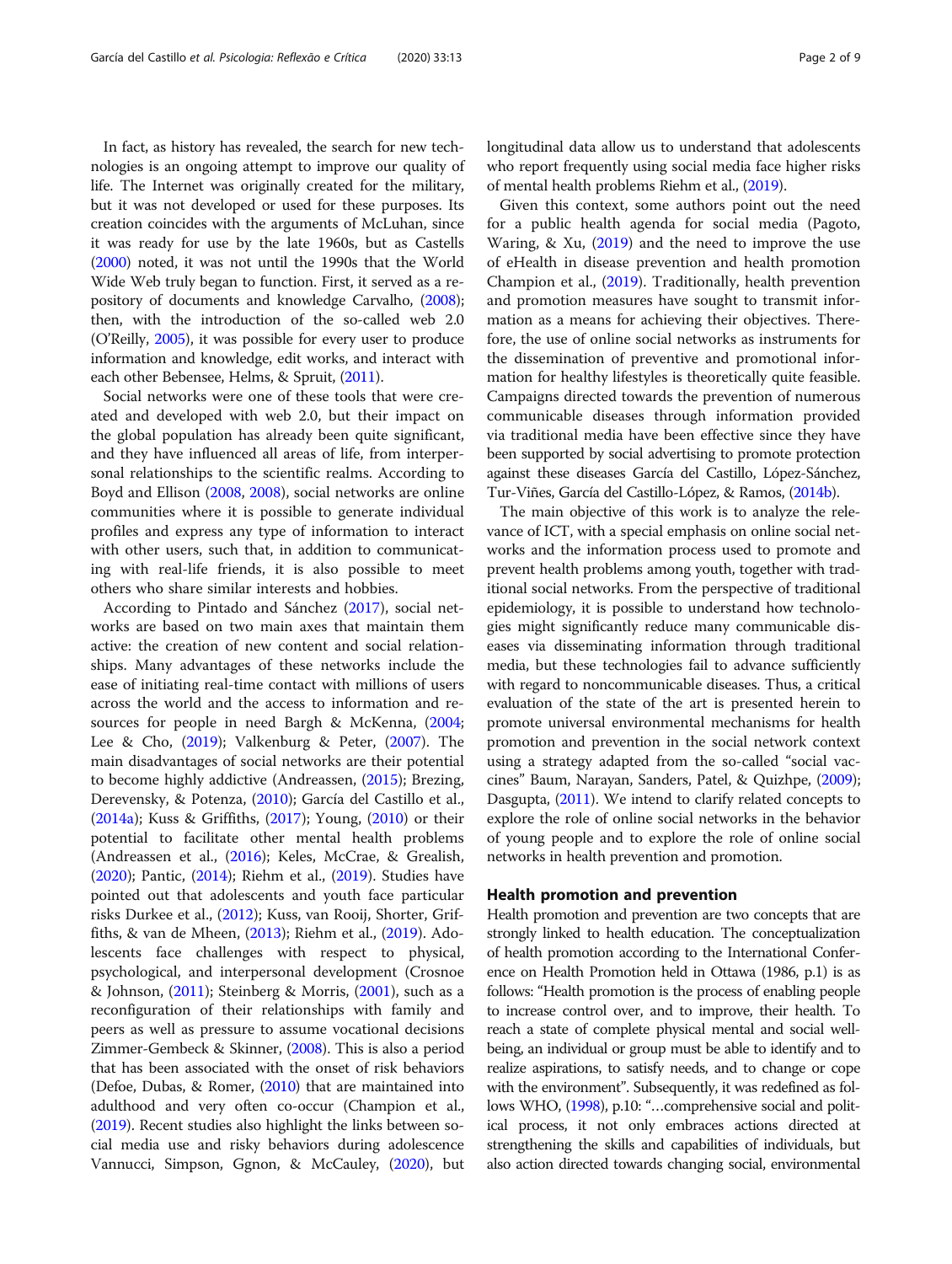and economic conditions so as to alleviate their impact on public and individual health. Health promotion is the process of enabling people to increase control over the determinants of health and thereby improve their health". Disease prevention, according to the WHO [\(1998](#page-8-0)), is a complementary concept. Despite being called "an ancient concept imbedded in customs, culture and religion" (Scrimshaw, White, & Koplan, ([2001](#page-8-0)), p.4), prevention is typically assumed to encompass all behaviors and practices relating to protecting health and preventing risks. In the words of Startfield, Hyde, Gérvas, and Heath [\(2008\)](#page-8-0), the scope of health prevention has changed over time. It started as a set of strategies of activities to limit the progression of a disease Clark & McMahon, [\(1967\)](#page-6-0), and it evolved with the work of Nightingale, Cureton, Kalmar, and Trudeau [\(1978\)](#page-7-0) into primary prevention (i.e., prevention prior to the development of the disease) from secondary prevention (i.e., practices and strategies implemented in an earlier phase of the disease) and tertiary prevention (i.e., practices to lessen the impact of a disease or to try to reverse or delay disease progression).

The interaction of both concepts within a scholastic and academic context is in line with the concept of health education. According to Salvador and Suelves ([2009](#page-7-0)), health education combines a set of opportunities for learning that implies the improvement of healthrelated information and the promotion of those skills that are required to improve health at individual levels and collective levels. According to the Instituto Proinapsa-UIS ([2014](#page-7-0)), integral health education is a process involving the creation of new learning methods for self-care and collective care based on communication processes, among others.

If the advancement of epidemiology allows us to significantly reduce the incidence of many communicable diseases, then noncommunicable diseases will continue to require considerable attention (World Health Organization, [\(2018](#page-8-0)). Noncommunicable diseases, i.e., chronic diseases that are not spread or contagious, tend to result in a combination of generic, physiological, environmental, and behavioral factors, such as cardiovascular diseases or diabetes; communicable diseases (e.g., the flu, AIDS) are able to be spread from one person to another, whether that spread occurs via direct contact, wind, or water. According to Gershenson and Wisdom ([2013](#page-7-0)), fighting infectious diseases may be quite simple since they are caused by a single cause: a single bacteria, parasite, or virus. Chronic and degenerative illnesses, such as cancer, diabetes, liver disease, and kidney disease, a priori, are not considered to be communicable; however, recently, research has suggested that unhealthy behavior might contribute to their burden Schwamm, ([2018](#page-8-0)). These diseases are not communicable, but lifestyle factors may lead to a higher risk of developing the disease, and such factors have been shown to spread

through one's social networks of individuals. As an example, in a longitudinal analysis from 1971 to 2002, Christakis and Fowler ([2007\)](#page-6-0) found that individual obesity was correlated with social networks. They found a 37% to 57% increase in the likelihood of being obese if participants had a spouse, sibling, or friend that became obese in a given interval. These authors consider that the lifestyles of sick individuals can be "transmitted" to those in their nearby environment (family members, friends, colleagues, etc.). According to Christakis and Fowler [\(2013\)](#page-6-0), the social contagion theory suggests that online social influence might be transmitted by an individual up to three degrees away. With an example presented by the authors, it might be possible to verify a correlation between an individual's body mass index and that of his or her friends (first degree), his or her friends' friends (second degree), and their friends' friends (third degree). Online social networks that provide social contact with multiple contacts significantly increase the speed of contagious behavioral thoughts about the population Zhang & Centola, [\(2019](#page-8-0)). If, as Dunbar [\(2010](#page-7-0)) suggested, online social network users have an average of 150 potential friends and if, as stated, this influence spans three degrees, this means some three million individuals could possibly influence everyone. It is important, then, to understand the relationships between online social networks and youth health as well as how these tools can be used for heath prevention and promotion.

#### The influence of social networks on the health of youth

The massive use of social networks and instant messaging by young people results in two possibilities. On the one hand, social networks increase the quantity of opportunities for interacting with individuals from across the globe, the ability to access social support or to help to create one's own identity; on the other hand, social networks increase the number of potential dangers, such as those resulting from cyberbullying or real encounters with strangers, among many others.

Clearly, education and training in the area of social networks continue to require improvement, but there are indications of their potential in terms of health promotion and prevention. According to Arab and Diaz ([2015\)](#page-6-0), the positive situations resulting from the use of social networks by youth may be based on the following aspects:

- The maintenance of in-person relationships
- The exploration of one's own identity through relationships with peers
- Finding support for problems
- Developing new skills

The following negative situations should be considered: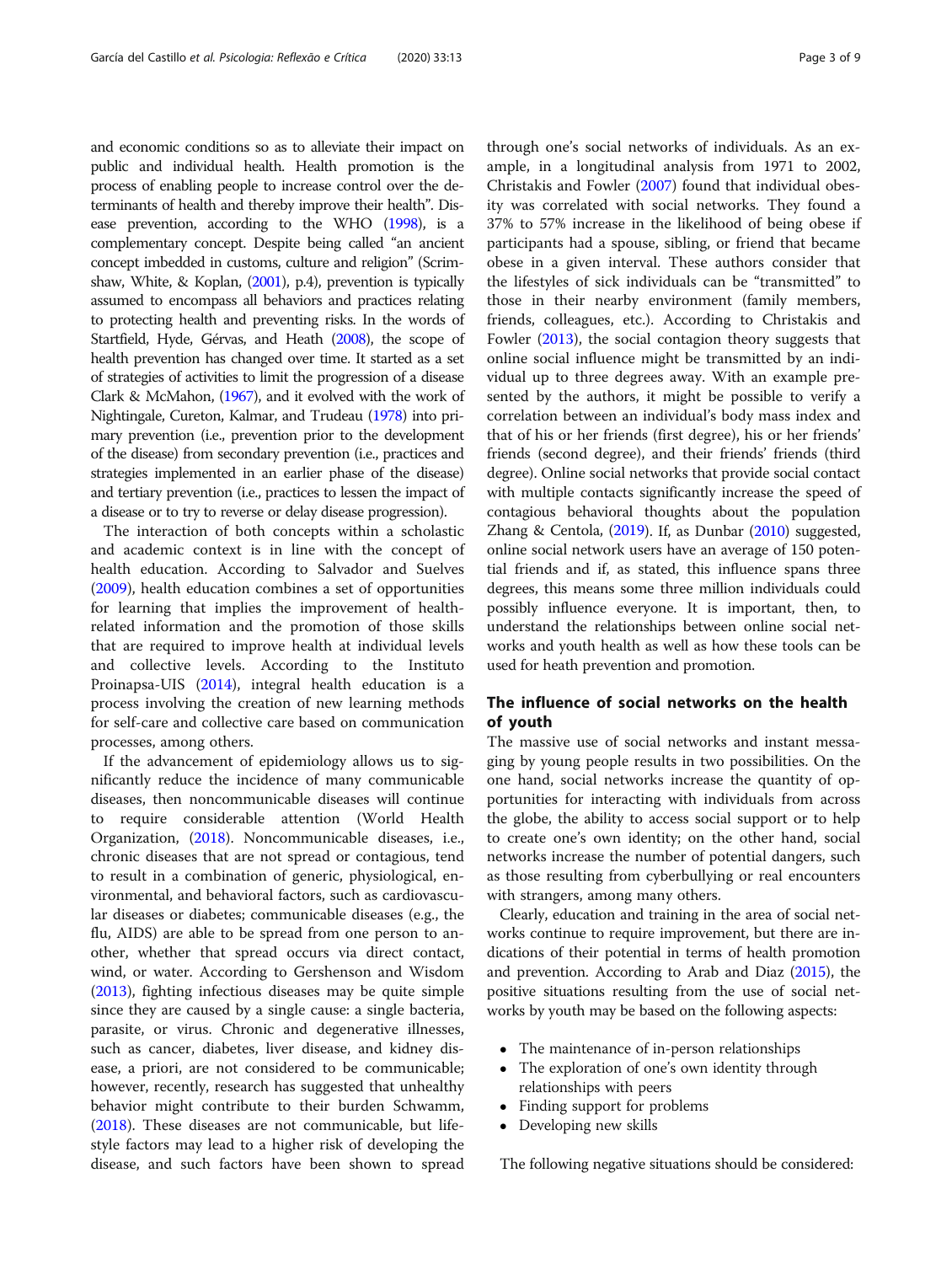- The development of relationships with strangers
- The risk of addiction
- The increased probability of being a victim of cyberbullying (sexting, cyberbullying, grooming, etc.)

According to Smith and Christakis [\(2008](#page-8-0)), three categories in the areas of health have a greater influence and repercussion on young users of social networks: sexual health, body image (e.g., eating habits and excess weight), and addictions (mainly smoking and alcohol use). Thus, it is important to explore relationships between these areas and online social network use and to explore online health promotion and prevention efforts toward these issues.

#### Sexual health

During adolescence, the basic structure of human sexuality is developed, and without a doubt, this is the most important period for the development of good sexual health. In human evolutionary development, at the age of 11 or 12, a cycle of body transformations and the discovery of one's own body occur. Later, between the ages of 13 and 15, experimentation begins, and between 16 and 20, a more meditated sexuality develops, including the development of emotional ties Estefenon & Eisenstein, [\(2015\)](#page-7-0).

Given the role of social media in youth, some studies have pointed out some risks with self-esteem and suggested the promotion of new social norms and beliefs regarding risky sexual behaviors Cookingham & Ryan, ([2015](#page-6-0)); Eckstrand et al., [\(2017\)](#page-7-0). Particularly, exposure to sexual content, especially in the media (including social media), appears to be a predictor of adolescents' sexual behavior Vandenbosch, van Oosten, & Peter, [\(2015\)](#page-8-0). As the authors mention, initial relations may begin over social networks with known or unknown individuals, entering into what may be called an "online lifestyle", resulting in the loss of intimacy and privacy Estefenon & Eisenstein, ([2015\)](#page-7-0).

This new online lifestyle plays a major role in body image creation. According to Peris, Maganto and Kortabarria [\(2013\)](#page-7-0), adolescents of both sexes having greater social and erotic self-esteem tend to upload more esthetic and erotic photographs online. However, males are found to have greater self-esteem compared to females and more strategies for sexual and emotional advances that are more positive in the face of sexuality; on the other hand, females are more likely to upload a greater number of esthetic and erotic photographs on social networks.

Adolescents of both genders tend to be reckless, violate their own intimacy and privacy, and upload previously edited esthetic and erotic photographs along with bold textual content Maganto & Peris, [\(2013\)](#page-7-0). Generally,

the use of social networks for the development of sexuality and the creation of body image, among other issues, is essential for this new adolescent generation (Escobar & Román, [\(2011\)](#page-7-0); Menjívar, [\(2010](#page-7-0)); Mitchell, Finkelhor, Jones & Wolak, ([2012](#page-7-0)).

The construction of sexuality in the digital era brings with it certain issues to be considered (Estefenon & Eisenstein, [\(2009\)](#page-7-0), of which the following are the most representative:

- In terms of normal development:

- Bodily changes during puberty
- The need for sexual experimentation
- The creation of the self-image and self-esteem
- The need for affection
- The creation of one's own identity
- In terms of intervention on social networks:
- Sexual misinformation
- Depersonification of relations<br>• Sexting
- Sexting<br>• Dissemi
- Dissemination of privacy
- Socialization with strangers<br>• Double personality: online a
- Double personality: online and real

Clearly, Internet and social network mediation has led to significant variation in the evolution of sexual development in youth. However, some seminal research has also highlighted the role of social media in the promotion of sexual health. In a review study, Gabarron and Wynn ([2016](#page-7-0)) reviewed 51 observational, nonrandomized and randomized intervention studies on the promotion of sexual health. Despite some criticism of theoretical or methodological issues, evidence suggests that there is a positive effect of social media on the promotion of sexual health. A more recent study about interventions found the same positive results for sexual health outcomes in the short (< 6 months) and long term (> 6 months) (Hunter et al., ([2019](#page-7-0)). Additionally, studies in which health practitioners use social media messages to promote adequate sexual health information for youth have shown positive results (e.g., Stevens, Gilliard-Matthews, Dunaev, Todhunter-Reid, Brawner, & Stewart, [\(2017](#page-8-0)). Assuming that adolescents tend to relate with peers with the same experience (McCann, Broccatelli, Moore, & Mitchell, [\(2018](#page-7-0)), the dissemination of accurate and appropriate information to adolescents seems crucial.

### Body image: eating habits and excess weight

For youth and adolescents, body image is a primary concern (Vilhjalmsson, Kristjansdottir, & Ward, [\(2011](#page-8-0)); Voelker, Reel, & Greenleaf, [\(2015](#page-8-0)). These individuals tend to believe that their body image leads to the success or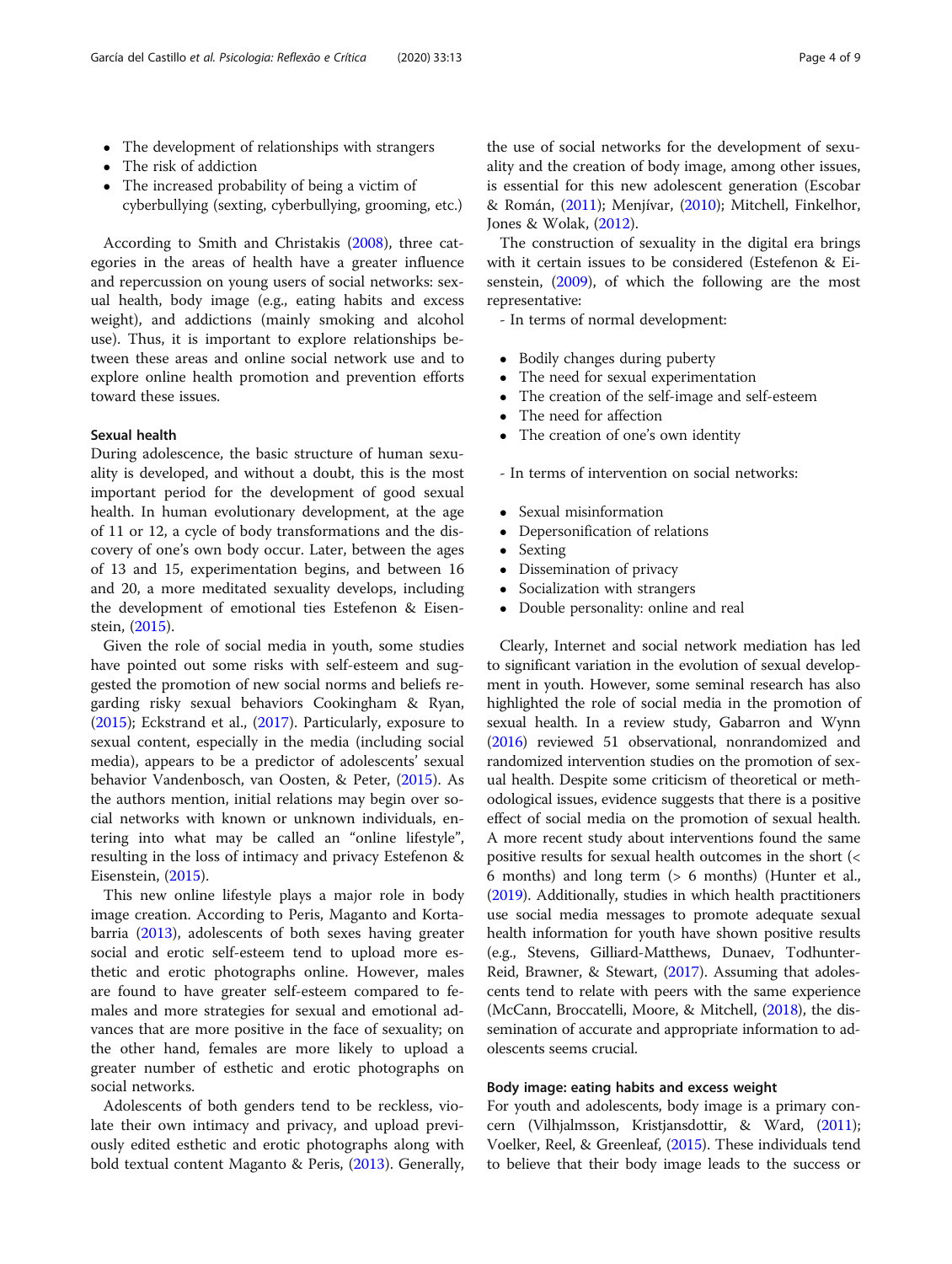failure of their interpersonal relationships, which becomes their main objective. Body image includes various dimensions (Ahrber, Trojca, Nasrawi & Vocks, ([2011](#page-6-0)), as follows:

- Perceptive dimension: how one sees oneself
- Cognitive–affective dimension: construct of thoughts and emotions directly related to one's own body
- Behavioral dimension: actions caused by what one thinks and feels, translating to verifications of weight, measurements, etc.

In an interesting study by Escandón, et al. ([2019\)](#page-7-0), the authors observed gender differences with regard to body image in young adults. It was seen that females had lower self-esteem when they perceived themselves as being heavier/more overweight. The authors referred to this as discrepancies between how they perceive themselves and how they would like to be perceived (the real me vs the ideal me). Generally, women tend to link body image to self-esteem, aspects of their own identity and sensations of social isolation (feeling different from others in their social environment). Men, on the other hand, do not typically associate body image with self-esteem.

Regarding eating habits as a high-risk factor in youth, at-risk eating behavior and eating disorders are of special relevance, with both of these currently existing in a small proportion of youth and adolescents. At-risk eating behavior may lead to eating disorders, which have the same characteristics but with a greater frequency and intensity.

At-risk eating behaviors share a series of associated behaviors (Unikel, Bojórquez, & Carreño, [\(2004](#page-8-0)):

- Sensation of loss of control with eating
- Recurrent and irrational concern over gaining weight
- Behavior associated with diets and other food restrictions

Social networks play a very significant role in terms of body image and eating behavior. A significant correlation between hours spent on social networks and atrisk eating behaviors has been found (Caldera, Martín del Campo, Caldera, Reynoso & Zamora, ([2019](#page-6-0)); Santarossa & Woodruff, ([2017](#page-8-0)). Additionally, experimental and review studies have highlighted a correlation between internet use, especially when related to image and appearance, and the internalization of body image (Hogue & Mills, ([2019\)](#page-7-0); Mingoia, Hutchinson, Wilson, & Gleaves, ([2017](#page-7-0)) as well as body image and eating concerns (Rodgers & Melioli, [\(2016\)](#page-7-0). A mixed methods systematic review (Rounsefell et al., [\(2020\)](#page-7-0) identified correlations between social media engagement or exposure to content related to body image and body dissatisfaction, dieting, overeating, and choosing healthy foods, with qualitative data emphasizing the role of comparison, modifying one's appearance to portray an ideal image, and external validation. Despite these data and the role of body image in youth behaviors, no related interventions were found in the literature.

#### Addictions: smoking, and alcohol

Substance addiction is one of the main health problems of the general population, especially among youth. Alcohol use and smoking (both of which are legal activities) are the most common addictions, and the age of onset is approximately 16 years old. Variability in the age of onset for the consumption of other substances ranges from 18 years of age for marijuana to approximately 34 for sedative-hypnotic drugs (PNsD, [2017\)](#page-7-0) (Fig. [1](#page-5-0)). A similar trend is also found in Europe and across the world, indicating the need for attention and prevention efforts.

The risk factors for the onset of consumption are very closely related to peer pressure and social factors in general, with social networks playing an especially important role (Navarro-Oliva, Anda, Gámez, Candía & Guzmán, ([2016\)](#page-7-0). Regarding the influence of social networks on the consumption of these substances, two distinct approaches should be considered (Galván, Serna & Hernández, [\(2008\)](#page-7-0):

- a) Consumption is directly related to impact: peer pressure, consumption by family members and friends, and consumption risk factors
- b) Consumption is related to the characteristics of the networks used to keep track of the level of influence at the onset of consumption and during the subsequent maintenance of consumption

Some authors (Cruz, Montero, Salas & Ortiz, ([2016](#page-6-0)); Montero, Cruz, Tiburcio & García, [\(2018\)](#page-7-0) consider the content related to alcohol, smoking, and other drugs disseminated by social networks as a primary source of information. Three sources are mentioned:

- 1. Publications that network contacts upload: photographs and/or videos of parties with alcohol, smoking, and other drugs
- 2. Web pages and independent users who upload content referring to alcohol, smoking, and other drugs where decriminalization and benefits are considered, omitting any problems
- 3. Advertisements for alcohol and smoking included in distinct social networks

Finally, a significant relationship has been observed between exposure to alcohol, smoking, and other drug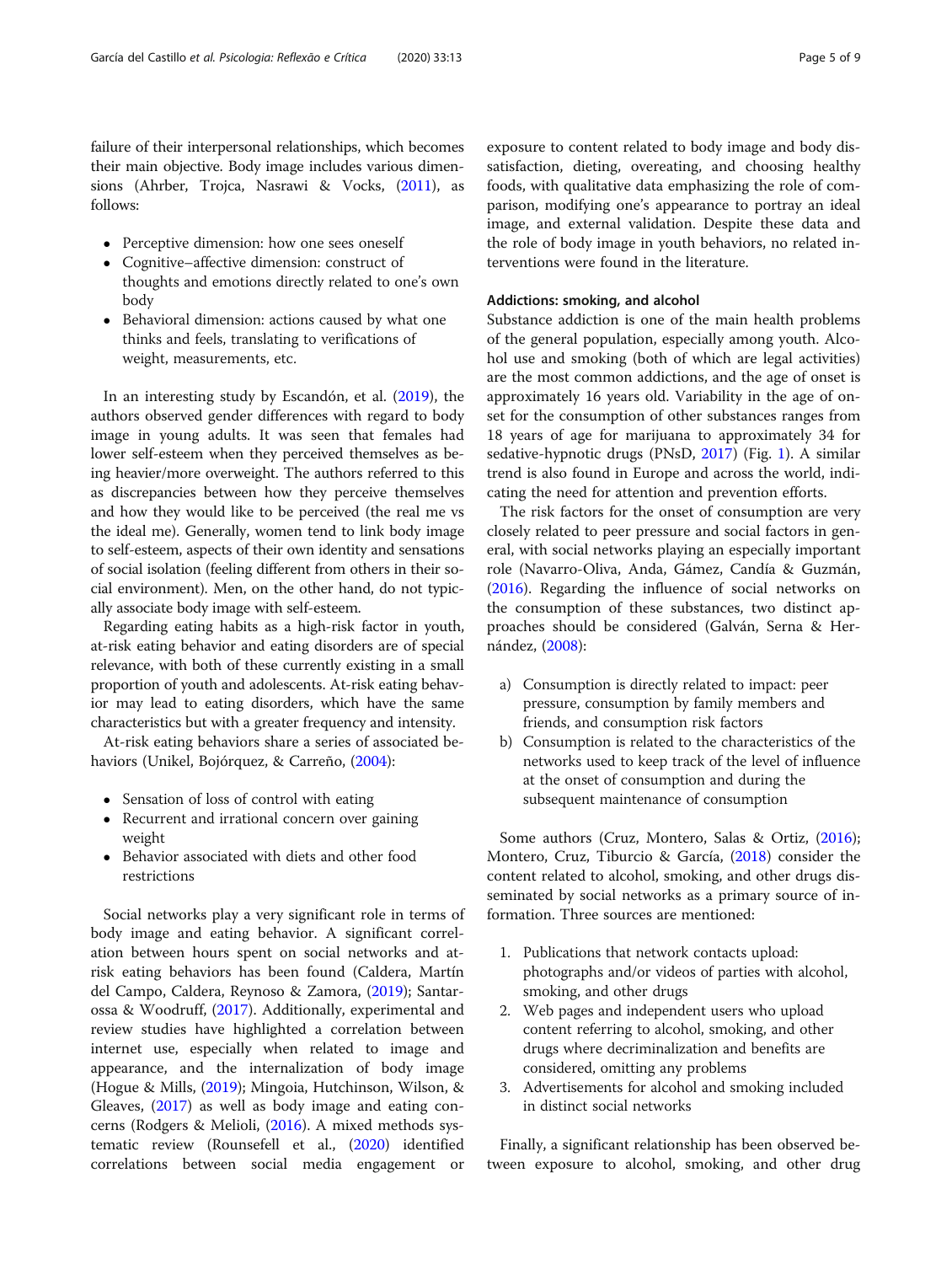<span id="page-5-0"></span>

content over social networks and consumption in adolescents (Lerma, Yáñez, Sosa, Medina, Villegas & Vargas, ([2017](#page-7-0)); Navarro-Oliva, Anda, Gámez, Candía & Guzmán, ([2016](#page-7-0)). However, some authors point out the potential role of social networks in the prevention of alcohol use (Moreno, D'Angelo, & Whitehill, ([2016](#page-7-0)), while others present different kinds of interventions, mostly focused on adults (Kennedy, Hunter, Osilla, Maksabedian, Golinelli, & Tucker, ([2016](#page-7-0)), but the results tend to be non-significant Hunter et al., ([2019\)](#page-7-0). Some recommendations have been published Costello & Ramo, ([2017\)](#page-6-0): (i) incorporate social media use in screenings and assessment procedures; (ii) encourage teens to discuss substance use beliefs and thoughts that they are exposed to via social media information or friends; (iii) implement familiar social media policies at home that respect autonomy but also allow some parental monitoring; and (iv) evaluate parents' knowledge about social media activities. However, additional intervention programs and evaluation studies are needed.

#### Conclusions

Many authors have proposed the use of social networks as instruments for health prevention and promotion. Considering the potential of social networks in health behavior Fowler & Christakis, ([2011](#page-7-0)), the detrimental role of social networks in noncommunicable diseases and risky behaviors should be researched. In this paper, by exploring three of the main risk factors for noncommunicable diseases in adolescence and youth, the authors highlighted the role of social networks in the onset and development of these problems and the role of social networks in health prevention and promotion. The literature shows a tendency for positive outcomes in sexual health prevention and promotion, while much research and intervention is needed to promote adequate body image and to prevent addiction. Regarding good practices to foster health prevention and promotion actions, it is necessary to test the efficacy of the following dimensions in offline social networks Fernández, [\(2005\)](#page-7-0):

- Size: Increasing the number of individuals making up a social network where the main subject maintains his/her contacts is positively related to health and wellbeing
- Density: Increasing the density (interconnections) of a social network leads to a greater probability of emotional support for an individual, thereby affecting his/her health and quality of life
- Reciprocity: Increasing the reciprocity of network resources promotes health states. Reciprocity indicates that the individual does not always initiate contact
- Homogeneity: Increasing the similarity and congruence between members of the social network improves health expectations

Therefore, it is important to promote new research and practices to allow adolescents not only to have access to information but also to share their doubts, dilemmas, and questions with specially trained professionals without the intention to substitute the role of educators or psychologists but as a counseling strategy for a generalized target population. Existing studies point out some positive results of such approaches.

It is necessary to develop behavioral changes to address excess weight and obesity among youth. The content of alcohol, smoking and other drug consumption in social networks and on the Internet is positively associated with consumption in adolescents. Social networks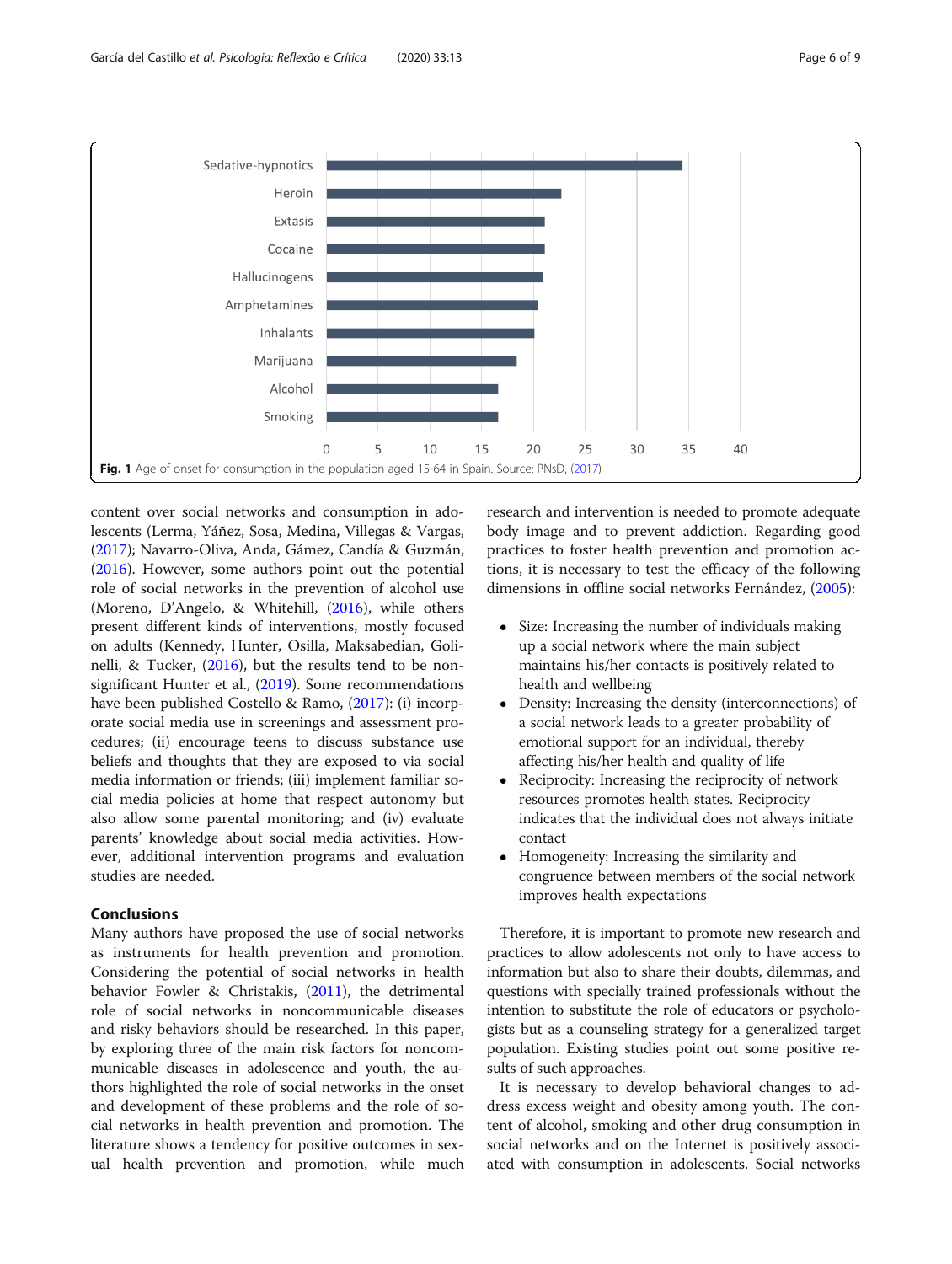<span id="page-6-0"></span>must be included as a fundamental variable for interventions in health prevention regarding these substances, and online interventions have yet to produce significant results. Thus, it is important to develop new theoretical and developmentally driven tools to prevent disease and promote health in youth.

The use of online social networks is almost ubiquitous in the youth population. As in the educational field, these tools initially generated significant concerns and fears, but increasingly, they have been introduced in teaching practices. Additionally, research is beginning to examine the use of social networks in health prevention and promotion. Further studies are necessary to promote universal information and skills as "social vaccines" in youth. As vaccines are an important instrument for the prevention of illness, health promotion and prevention are determinants to encourage population mobilization and advocacy toward health (Baum, Narayan, Sanders, Patel, & Quizhpe, (2009); Dasgupta, (2011). This is an important movement to promote children's and youth's rights to integral education, to promote the necessary skills to interact socially and to promote health and wellbeing at early ages. For the development of these interventions, involving young people as coresearchers in the development of specific interventions might be useful for designing a specific social network for health promotion.

#### Acknowledgements

Not applicable

#### Authors' contributions

All authors were active participants: JA was the leading researcher and revisor of the complete manuscript; A and F contributed for the literature review, specially meaning, concept, and evolution of the social networks; P contributed also in the topic health promotion and prevention and final review of the paper. The author(s) read and approved the final manuscript.

#### Funding

This research was supported by Instituto de Investigación de Drogodependencias, Universidad Miguel Hernández, and Fundação para a Ciência e a Tecnologia (strategic projects PEst-OE/FIL/UI0683/2014).

#### Availability of data and materials

Given the nature of the paper (review paper), there are no data and materials.

#### Competing interests

The authors declare that they have no conflict of interest.

#### Author details

<sup>1</sup>Universidad Miguel Hérnandez, San Joan D'Alacant, Spain. <sup>2</sup>Universidade Católica Portuguesa, Braga, Portugal. <sup>3</sup>Universidad de Alicante, Alicante, Spain.

## Received: 3 November 2019 Accepted: 16 June 2020

#### References

Ahrberg, M., Trojca, D., Nasrawi, N., & Vocks, S. (2011). Body image disturbance in binge eating disorder: A review. European Eating Disorders Review, 19(5), 375– 381. <https://doi.org/10.1002/erv.1100>.

- Andreassen, C. S. (2015). Online social network site addiction: A comprehensive review. Current Addiction Reports, 2, 175–184. [https://doi.org/10.1007/s40429-](https://doi.org/10.1007/s40429-015-0056-9) [015-0056-9](https://doi.org/10.1007/s40429-015-0056-9).
- Andreassen, C. S., Billieux, J., Griffiths, M. D., Kuss, D. J., Demetrovics, Z., Mazzoni, E. , & Pallesen, S. (2016). The relationship between addictive use of social media and video games and symptoms of psychiatric disorders: A large-scale crosssectional study. Psychology of Addictive Behaviors, 30(2), 252-262. [https://doi.](https://doi.org/10.1037/adb0000160) [org/10.1037/adb0000160.](https://doi.org/10.1037/adb0000160)
- Arab, E., & Diaz, A. (2015). Impacto de las redes sociales e internet en la adolescencia: Aspectos positivos y negativos. Revista Médica Clínica Las Condes, 26(1), 7-13. <https://doi.org/10.1016/j.rmclc.2014.12.001>.
- Bargh, J.A., & McKenna, K.Y. (2004). The internet and social life. Annual Review of Psychology, 55, 573–590. <https://doi.org/10.1146/annurev.psych.55.090902.141922>.
- Baum, F., Narayan, R., Sanders, D., Patel, V., & Quizhpe, A. (2009). Social vaccines to resist and change unhealthy social and economic structures: A useful metaphor for health promotion. Health Promotion International, 24(4), 428– 433. <https://doi.org/10.1093/heapro/dap026>.
- Bebensee, T., Helms, R., & Spruit, M. (2011). Exploring the impact of Web 2.0 on knowledge management. In I. Boughzala, & A. Dudezert (Eds.), Knowledge management 2.0: Organizational models and Enterprise strategies, (pp. 17–43). Hershey PA: IGI Global.
- Boyd, D., & Ellison, N. (2008). Social network sites definition, history, and scholarship. Journal of Computer-Mediated Communication, 13, 210–230. <https://doi.org/10.1111/j.1083-6101.2007.00393>.

Brezing, C., Derevensky, J. L., & Potenza, M. (2010). Non-substance-addictive behaviors in youth: Pathological gambling and problematic internet use. Child and Adolescent Psychiatric Clinics of North America, 19(3), 625–641. [https://doi.org/10.1016/j.chc.2010.03.012.](https://doi.org/10.1016/j.chc.2010.03.012)

- Caldera, I. A., Martín del Campo, P., Caldera, J. F., Reynoso, O. U., & Zamora, M. R. (2019). Predictores de conductas alimentarias de riesgo en estudiantes de bachillerato. Revista Mexicana de Trastornos Alimentarios, 10(1), 22–31. <https://doi.org/10.22201/fesi.20071523e.2019.1.519>.
- Carr, N. (2013). Superficiales. Madrid: Taurus.
- Carvalho, A. M. (2008). Manual de ferramentas da web 2.0 para professores. Lisboa: Direcção-Geral de Inovação e de Desenvolvimento Curricular do Ministério da Educação.
- Castells, M. (2000). Internet y la sociedad red. Conferencia de Presentación del Programa de Doctorado sobre la Sociedad de la Información y el Conocimiento. Barcelona: Universitat Oberta de Catalunya.
- Champion, K. E., Parmenter, B., McGowan, C., Spring, B., Wafford, Q. E., Gardner, L. A., … The Health4Life team (2019). Effectiveness of school-based eHealth interventions to prevent multiple lifestyle risk behaviours among adolescents: A systematic review and meta-analysis. The Lancet Digital Health, 1(5), e206– e221. [https://doi.org/10.1016/S2589-7500\(19\)30088-3.](https://doi.org/10.1016/S2589-7500(19)30088-3)
- Christakis, N., & Fowler, J. (2007). The spread of obesity in a large social network over 32 years. New England Journal of Medicine, 357, 370–379. [https://doi.](https://doi.org/10.1056/NEJMsa066082) [org/10.1056/NEJMsa066082.](https://doi.org/10.1056/NEJMsa066082)
- Christakis, N. A., & Fowler, J. H. (2013). Social contagion theory: Examining dynamic social networks and human behavior. Statistics in Medicine, 32, 556– 577. <https://doi.org/10.1002/sim.5408>.
- Clark, D. W., & McMahon, B. (1967). Preventive medicine. Boston: Little, Brown & Co.
- Cookingham, L. M., & Ryan, G. (2015). The impact of social media on the sexual and social wellness of adolescents. Journal of Pediatric and Adolescent Gynecology, 28(1), 2–5. [https://doi.org/10.1016/j.jpag.2014.03.001.](https://doi.org/10.1016/j.jpag.2014.03.001)
- Costello, C. R., & Ramo, D. E. (2017). Social media and substance use: What should we be recommending to teens and their parents? Journal of Adolescent Health, 60, 629–630. [https://doi.org/10.1016/j.jadohealth.2017.03.017.](https://doi.org/10.1016/j.jadohealth.2017.03.017)
- Crosnoe, R., & Johnson, M. K. (2011). Research on adolescence in the twenty-first century. Annual Review of Sociology, 37(1), 439–460. [https://doi.org/10.1146/](https://doi.org/10.1146/annurev-soc-081309-150008) [annurev-soc-081309-150008.](https://doi.org/10.1146/annurev-soc-081309-150008)
- Cruz, A., Montero, F., Salas, B., & Ortiz, C. (2016). Redes sociales y su influencia en el consumo de drogas en estudiantes de preparatoria en Xalapa, Veracruz: Un estudio cualitativo. Revista de Investigaciones Sociales, 2(6), 14–22.
- Dasgupta, N. (2011). Ingroup experts and peers as social vaccines who inoculate the self-concept: The stereotype inoculation model. Psychological Inquiry, 22(4), 231–246. [https://doi.org/10.1080/1047840X.2011.607313.](https://doi.org/10.1080/1047840X.2011.607313)
- Defoe, I. N., Dubas, J. S., & Romer, D. (2010). Heightened adolescent risk-taking? insights from lab studies on age differences in decision-making. Policy Insights from the Behavioral and Brain Sciences, 6(1), 56-63. [https://doi.org/10.](https://doi.org/10.1177/2372732218801037) [1177/2372732218801037](https://doi.org/10.1177/2372732218801037).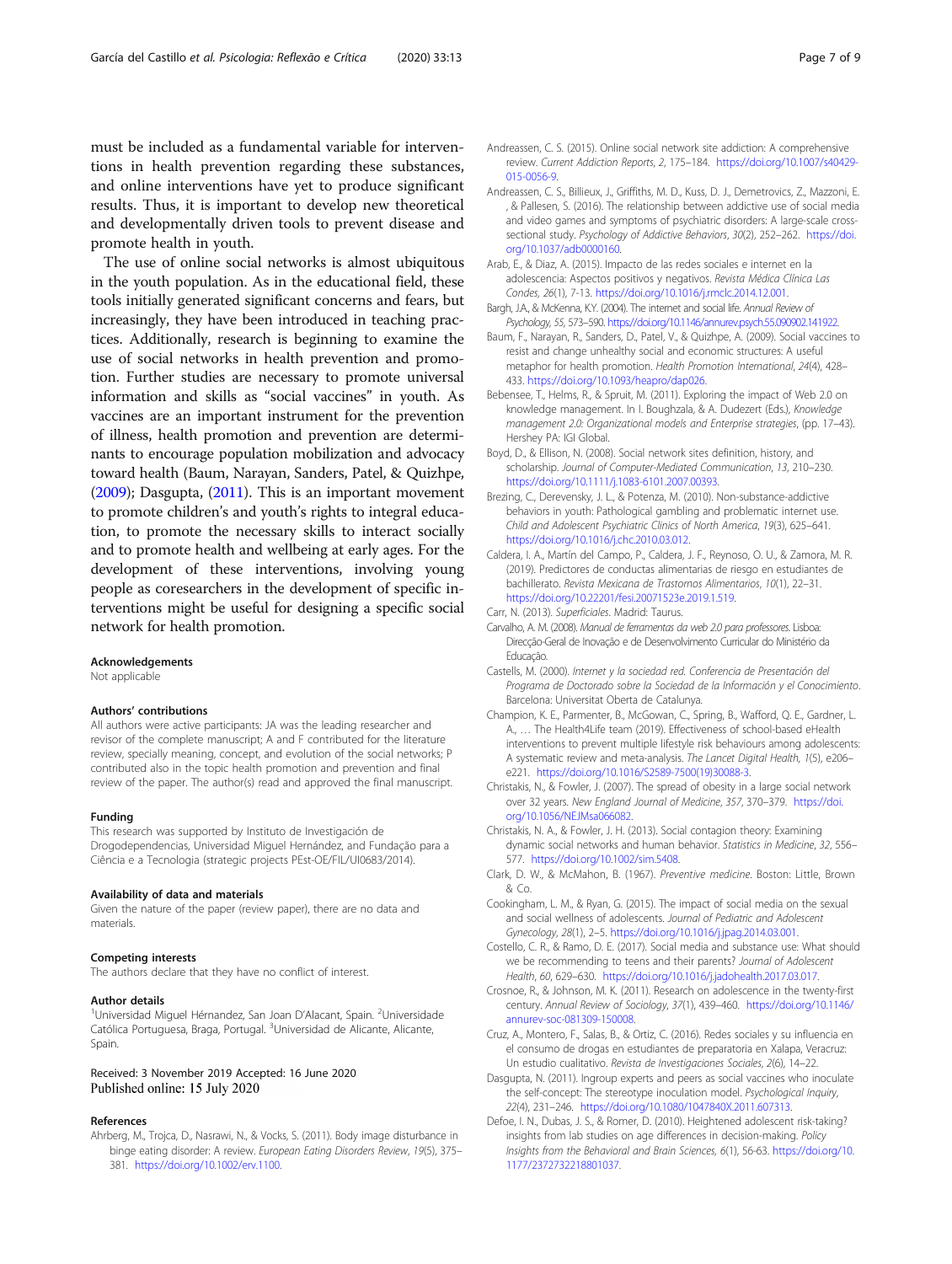<span id="page-7-0"></span>Dunbar, R. I. (2010). How many friends does one person need? Dunbar's number and other evolutionary quirks. Cambridge: Harvard University Press.

Durkee, T., Kaess, M., Carli, V., Parzer, P., Wasserman, C., Floderus, B., … Wasserman, D. (2012). Prevalence of pathological internet use among adolescents in Europe: Demographic and social factors. Addiction, 107, 2210– 2222. <https://doi.org/10.1111/j.1360-0443.2012.03946>.

- Eckstrand, K. L., Choukas-Bradley, S., Mohanty, A., Cross, M., Allen, N. B., Silk, J. S., … Forbes, E. E. (2017). Heightened activity in social reward networks is associated with adolescents' risky sexual behaviors. Developmental Cognitive Neuroscience, 27, 1–9. <https://doi.org/10.1016/j.dcn.2017.07.004>.
- Escandón-Nagel, N., Vargas, J. F., Herrera, A. C., & Pérez, A. M. (2019). Imagen corporal en función de sexo y estado nutricional: Asociación con la construcción del sí mismo y de los otros. Revista Mexicana de Trastornos Alimentarios, 10(1), 32–41. <https://doi.org/10.22201/fesi.20071523e.2019.1.521>.
- Escobar, M., & Román, H. (2011). La presentación del yo en el ciberespacio: Un análisis de las autodefiniciones personales en blogs y redes sociales. Revista de Psicología Social, 26(2), 207–222.
- Estefenon, S. G., & Eisenstein, E. (2009). Geração digital: Riscos e benefícios das novas tecnologias Para a saúde de crianças e adolescentes. Rio de Janeiro: Vieira Lentz.
- Estefenon, S. G., & Eisenstein, E. (2015). La sexualidad en la era digital. Revista Adolescência & Saúde, 12(2), 83–87.
- Fernández, R. (2005). Redes sociales, apoyo social y salud. Perifèria, 3, 1–16.
- Fowler, J. H., & Christakis, N. A. (2011). Cooperative behavior cascades in human social networks. Proceedings of the National Academy of Sciences (PNAS), 107(12), 5334–5338. [https://doi.org/10.1073/pnas.0913149107.](https://doi.org/10.1073/pnas.0913149107)
- Gabarron, E., & Wynn, R. (2016). Use of social media for sexual health promotion: A scoping review. Global Health Action, 9(1). <https://doi.org/10.3402/gha.v9.32193>
- Galván, J., Serna, G., & Hernández, A. (2008). Aproximación de las redes sociales: Una vía alterna para el estudio de la conducta de uso de drogas y su tratamiento. Salud Mental, 31, 391–402.
- García del Castillo, J. A., López-Sánchez, C., Tur-Viñes, V., García del Castillo-López, A., & Ramos, I. (2014a). Las redes sociales: ¿adicción o progreso tecnológico? In A. Fernández (Coord.), Interactividad y redes sociales (pp. 261-279). Madrid: Visión Libros.
- García del Castillo, J. A., López-Sánchez, C., Tur-Viñes, V., García del Castillo-López, A., & Ramos, I. (2014b). La publicidad comercial y la publicidad social en contextos de salud. In D. Caldevilla (Coord.), Lenguajes y persuasión. Nuevas creaciones narrativas (pp. 207-222). Madrid: Visión Libros.
- Gershenson, C., & Wisdom, T. N. (2013). Previniendo enfermedades crónicodegenerativas con vacunas sociales. Cirugía y Cirujanos, 81, 83–84.
- Hogue, J., & Mills, J. S. (2019). The effects of active social media engagement with peers on body image in young women. Body Image, 28(28), 1–5. [https://doi.](https://doi.org/10.1016/j.bodyim.2018.11.002) [org/10.1016/j.bodyim.2018.11.002](https://doi.org/10.1016/j.bodyim.2018.11.002)
- Hunter, R. F., de la Haye, K., Murray, J. F., Badham, J., Valente, T. W., Clarke, M., & Kee, F. (2019). Social network interventions for health behaviours and outcomes: A systematic review and meta-analysis. PLoS Medicine, 16(9), e1002890. <https://doi.org/10.1371/journal.pmed.1002890>.
- Instituto Proinapsa-UIS (2014). Ministerio de Salud y Protección Social- MSPS de Colombia. In La ruta de la educación y comunicación Para la salud. Orientaciones Para su aplicación estratégica. Bucaramanga: Ministerio de Salud y Protección Social- Colombia.
- Keles, B., McCrae, N., & Grealish, A. (2020). A systematic review: The influence of social media on depression, anxiety and psychological distress in adolescents. International Journal of Adolescence and Youth, 25(1), 79–93. <https://doi.org/10.1080/02673843.2019.1590851>.
- Kennedy, D. P., Hunter, S. B., Osilla, K. C., Maksabedian, E., Golinelli, D., & Tucker, J. S. (2016). A computer-assisted motivational social network intervention to reduce alcohol, drug and HIV risk behaviors among housing first residents. Addiction Science & Clinical Practice, 11(4). [https://doi.org/10.1186/s13722-](https://doi.org/10.1186/s13722-016-0052-y) [016-0052-y.](https://doi.org/10.1186/s13722-016-0052-y)
- Kuss, D., & Griffiths, M. D. (2017). Social networking sites and addiction: Ten lessons learned. Journal of Environmental Research and Public Health, 14(3), 311. <https://doi.org/10.3390/ijerph14030311>.
- Kuss, D. J., van Rooij, A. J., Shorter, G. W., Griffiths, M. D., & van de Mheen, D. (2013). Internet addiction in adolescents: Prevalence and risk factors. Computers in Human Behavior, 29(5), 1987–1996. [https://doi.org/10.1016/j.](https://doi.org/10.1016/j.chb.2013.04.002) [chb.2013.04.002.](https://doi.org/10.1016/j.chb.2013.04.002)
- Lee, H. E., & Cho, J. (2019). Social media use and well-being in people with physical disabilities: Influence of SNS and online community uses on social

support, depression, and psychological disposition. Health Communication, 34(9), 1043–1052. <https://doi.org/10.1080/10410236.2018.1455138>.

- Lerma, A., Yáñez, B. G., Sosa, M. R., Medina, M. R., Villegas, M. A., & Vargas, J. I. (2017). Uso de Facebook y su relación con el consumo de alcohol en jóvenes universitarios mexicanos. Journal Health NPEPS, 2(2), 327–339.
- Maganto, C., & Peris, M. (2013). La corporalidad de los adolescentes en las redes sociales. Cuadernos de Psiquiatría y Psicoterapia del Niño y del Adolescente, 55, 53–62.
- McCann, M., Broccatelli, C., Moore, L., & Mitchell, K. (2018). Distribution of sexual health knowledge and attitudes in adolescent social networks: Social network analysis of data from the STIs and sexual health feasibility study. The Lancet, 392(S60). [https://doi.org/10.1016/S0140-6736\(18\)32047-6.](https://doi.org/10.1016/S0140-6736(18)32047-6)
- McLuhan, M. (1967). El medio es el mensaje. Buenos Aires: Paidós.
- Menjivar, M. (2010). El sexting y l@s nativ@s neo-tecnológic@s: Apuntes Para una contextualización al inicio del siglo XXI. Actualidades Investigativas en Educación, 10(2), 1–23.
- Mingoia, J., Hutchinson, A. D., Wilson, C., & Gleaves, D. H. (2017). The relationship between social networking site use and the internalization of a thin ideal in females: A meta-analytic review. Frontiers in Psychology, 8, 1351. [https://doi.](https://doi.org/10.3389/fpsyg.2017.01351) [org/10.3389/fpsyg.2017.01351](https://doi.org/10.3389/fpsyg.2017.01351).
- Mitchell, K., Finkelhor, D., Jones, L. M., & Wolak, J. (2012). Prevalence and characteristics of youth sexting: A national study. Pediatrics, 129(1), 13–20. <https://doi.org/10.1542/peds.2011-1730>.
- Montero, F. A., Cruz, A., Tiburcio, M. A., & García, J. (2018). Percepción de estudiantes de bachillerato sobre contenidos relacionados con el consumo de alcohol y marihuana en las redes sociales. Ciencia UAT, 13(1), 50–64. <https://doi.org/10.29059/cienciauat.v13i1.870>
- Moreno, M. A., D'Angelo, J., & Whitehill, J. M. (2016). Social media and alcohol: Summary of research, intervention ideas and future study directions. Media and Communication, 4(3), 50–59. <https://doi.org/10.17645/mac.v4i3.529>.
- Navarro-Oliva, E. D. P., Anda, P. J., Gámez, M. E., Candía, J. S., & Guzmán, F. R. (2016). Exposición a contenidos de uso de alcohol en Facebook y consumo de alcohol en adolescentes. Revista de Enfermería Herediana, 9(1), 43–49. [https://doi.org/10.20453/renh.v9i1.2863.](https://doi.org/10.20453/renh.v9i1.2863)
- Nightingale, E. O., Cureton, M., Kalmar, V., & Trudeau, M. B. (1978). Perspectives on health promotion and disease prevention in the United States. Washington, DC: The National Academies Press.
- O'Reilly, T. (2005). What is Web 2.0. Design patterns and Business models for the next generation of Software. Available online at <http://www.oreillynet.com/lpt/a/6228>
- Pagoto, S., Waring, M. E., & Xu, R. (2019). A call for a public health agenda for social media research. Journal of Medical Internet Research, 21(12), e16661. [https://doi.org/10.2196/16661.](https://doi.org/10.2196/16661)
- Pantic, I. (2014). Online social networking and mental health. Cyberpsychology, Behavior and Social Networking, 17(10), 652–657. [https://doi.org/10.1089/](https://doi.org/10.1089/cyber.2014.0070) [cyber.2014.0070.](https://doi.org/10.1089/cyber.2014.0070)
- Peris, M., Maganto, C., & Kortabarria, L. (2013). Autoestima corporal, publicaciones virtuales en las redes sociales y sexualidad en adolescentes. European Journal of Investigation in Health, Psychology and Education, 3(2), 171–180.
- Pintado, T., & Sánchez, J. (2017). Nuevas tendencias en comunicación estratégica. Madrid: ESIC.
- PNsD (2017). Encuesta sobre alcohol y otras drogas en España (EDADES), 1995- 2017. Madrid: Ministerio de Sanidad, Consumo y Bienestar Social. Available online [http://www.pnsd.mscbs.gob.es/profesionales/sistemasInformacion/](http://www.pnsd.mscbs.gob.es/profesionales/sistemasInformacion/home.htm) [home.htm](http://www.pnsd.mscbs.gob.es/profesionales/sistemasInformacion/home.htm).
- Riehm, K. E., Feder, K. A., Tormohlen, K. N., Crum, R. M., Young, A. S., Green, K. M., … Mojtabai, R. (2019). Associations between time spent using social media and internalizing and externalizing problems among US youth. JAMA Psychiatry, 76(12), 1266–1273. [https://doi.org/10.1001/jamapsychiatry.2019.](https://doi.org/10.1001/jamapsychiatry.2019.2325) [2325](https://doi.org/10.1001/jamapsychiatry.2019.2325).
- Rodgers, R. F., & Melioli, T. (2016). The relationship between body image concerns, eating disorders and internet use, part I: A review of empirical support. Adolescent Research Review, 1, 95–119. [https://doi.org/10.1007/](https://doi.org/10.1007/s40894-015-0016-6) [s40894-015-0016-6.](https://doi.org/10.1007/s40894-015-0016-6)
- Rounsefell, K., Gibson, S., McLean, S., Blair, M., Molenaar, A., Brennan, L., … McCaffrey, T. A. (2020). Social media, body image and food choices in healthy young adults: A mixed methods systematic review. Nutrition & Dietetics, 77(1), 19–30. <https://doi.org/10.1111/1747-0080.12581>.
- Salvador, T., & Suelves, J. M. (2009). Ganar salud en la escuela. Guía Para conseguirlo. Madrid: Ministerio de Educación. Ministerio de Sanidad y Política Social.